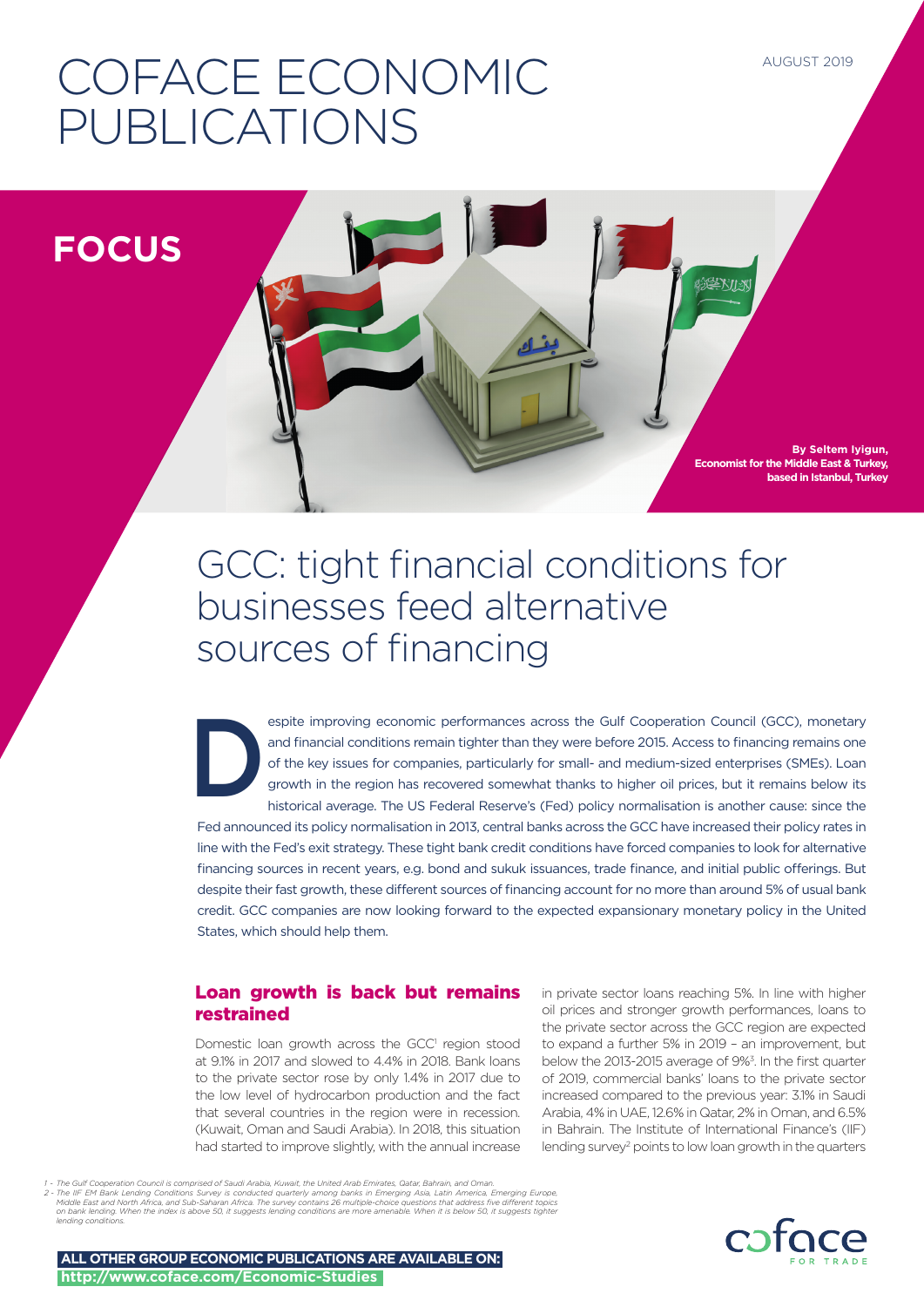#### **COFACE ECONOMIC PUBLICATIONS FOCUS**

#### **2 COFACE ECONOMIC PUBLICATIONS GCC: TIGHT FINANCIAL CONDITIONS FOR** BUSINESSES FEED ALTERNATIVE SOURCES OF FINANCING



*3 - If the score stands below this threshold, it suggests a majority of banks will tighten their credit conditions. 4 - M1 = Currency in Circulation Outside Banks (Currency Issued - Cash at banks) + Monetary Deposits M2 = M1 + Quasi-Monetary Deposits*

M3 = M2 + Government Deposits<br>Monetary Deposits: all short term deposits on which bank customers can withdraw without prior notice<br>Quasi-Monetary Deposits: Resident Time and Savings Deposits in Dirham + Resident Deposits

ahead: banks continued to tighten credit conditions in the Middle East and North Africa (MENA) region in the first quarter of 2019, despite easing them in the rest of the emerging world (Chart 1). Indeed, the MENA region's score in the survey has been almost constantly below 50<sup>3</sup> since early 2015.

Money supply data in the GCC points to the same dynamic: positive but low growth. The rate at which loans are issued began to increase gradually after 2016 following the recovery in oil prices and growth performances. A good indicator of liquidity conditions is M2 , which includes currency in circulation and saving deposits. In the UAE, the M24 money supply rose by 1.7% in April 2019 year-on-year to reach USD 363 billion. In April 2019, M2 rose by 9% YOY in Bahrain.

The Fed's policies and oil prices play an important role in the liquidity conditions of the GCC banking sector. Since the Fed announced its policy normalisation in 2013, central banks across the GCC have followed the Fed's example and increased their policy rates in line with the Fed's exit strategy. The Fed funds rate –reduced to 0-0.25% during the global financial crisis – started to rise again after December 2015. GCC countries (with the exception of Kuwait) follow a fixed exchange rate regime, pegging their currencies to the US dollar. Since 2015, three-month interbank rates rose by nearly 200 basis points in the UAE and Saudi Arabia, 170 bps in Kuwait and 230 bps in Bahrain. Looking ahead, the new direction of the US monetary policy (on the back of softer economic growth in the US) is likely to support credit growth in the GCC<sup>5</sup>.

## Recovery in oil prices help but volatility is a challenge

Although GCC countries have made significant progress in diversifying their economies outside of oil, it still represents the largest proportion of their budget revenues. As of 2018, hydrocarbon revenues as a percentage of total budget revenues stands at around 70% in Saudi Arabia, 80% in Oman and Bahrain, 60% in Kuwait and Qatar, and 55% in the UAE. The volatility in oil prices represents a challenge for both budget balances and the level of interbank rates. During the 2015-2017 period of falling oil prices, the need for liquidity in the GCC banking system resulted in a steep increase in interbank rates. Indeed, low energy prices push government-related entities to withdraw their deposits from the banking system to support budget deficits. As a result, a lower level of deposits remain in the banking system. Therefore, interbank rates increase, and so funding costs of banks – especially for those that rely on interbank deposits – rise significantly. Currently, the higher level of oil prices represents a security for banks, yet the surrounding volatility is still a risk, especially given some GCC governments' decisions to ease some fiscal austerity measures.

*5 - Given that GCC currencies are pegged to the US dollar, their central banks follow the US Fed's example when making policy actions. As the Fed says it will cut rates, it means GCC central banks will do so as well, leading to an increase in credit volume.*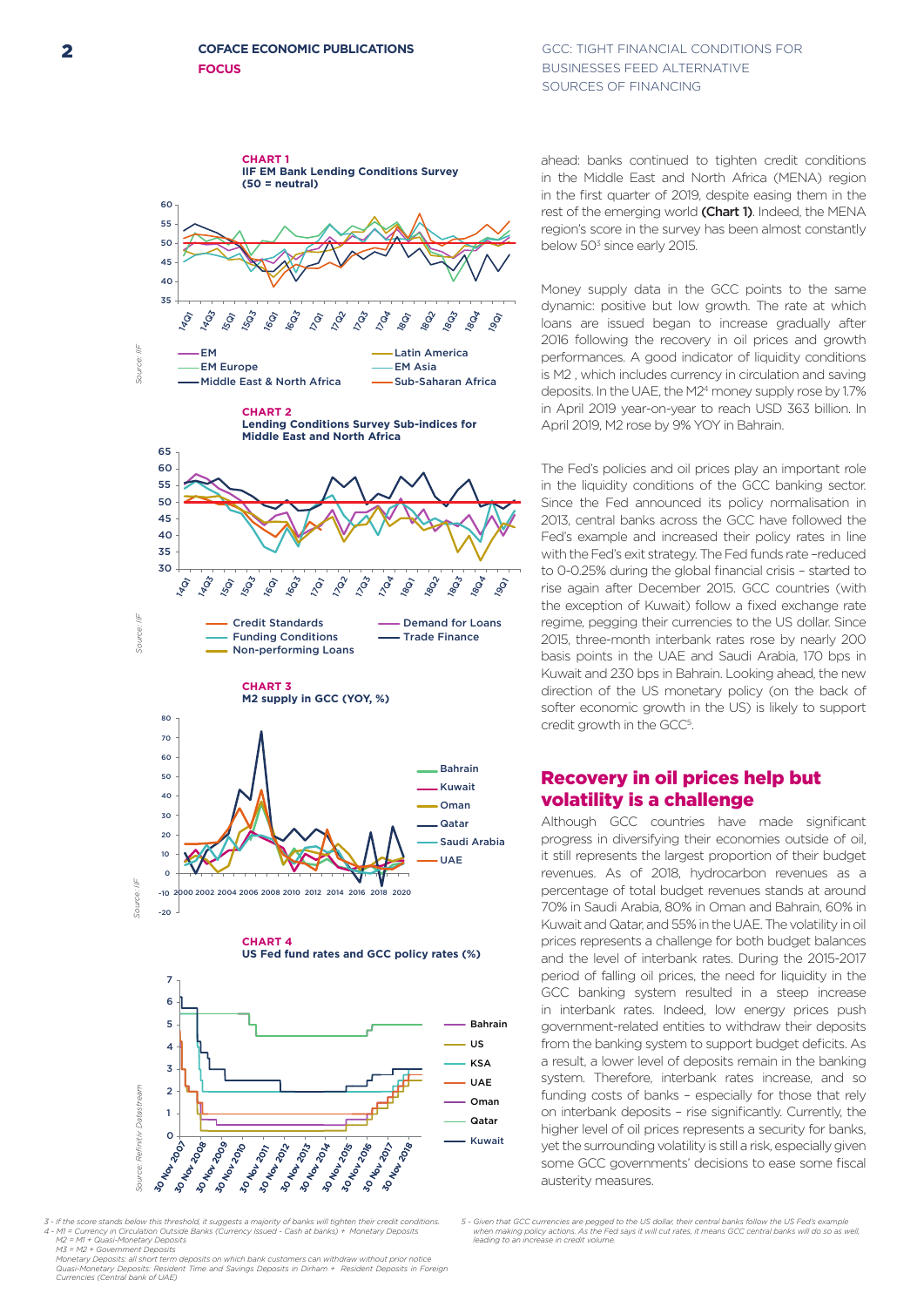Bank operating conditions seem to have stabilized, yet there are some potential risks. The level of oil prices is a major factor that weighs heavily on the banking outlook. Current oil prices (Brent hovering around USD 65 per barrel) support government spending across the region. Better economic conditions and improved operational environments should contribute to the loan performance of banks in the GCC region. Loan growth is expected to recover, yet remain below its pre-2015 average. If interest rates start falling globally following a likely rate cut from the US Fed, then loan demand will increase further. Funding pressures would ease in line with higher oil prices, while the profitability would improve due to higher interest rates. However, the NPL ratio will continue to represent a challenge due to the lagging effect of previous economic slowdown in the region. GCC banks are also undergoing a strong consolidation, which should help banks overcome the negative impact of subdued loan demand and also increase their profitability. As of May 2019, 20 banks are said to be negotiating mergers and acquisitions, with an estimated USD 1 trillion worth of assets<sup>6</sup>.

## Companies opting for alternative sources of financing

According to the IMF's Financial and Monetary Conditions Indices (FMCI) in GCC countries<sup>7</sup>, the main drivers of tighter financial and monetary conditions were declines in real estate (Qatar and UAE), falling equity prices (Bahrain, Dubai and Oman) and lower domestic liquidity growth. The latter is also related to pressures from tighter global financial conditions, which caused net capital outflows from some countries of the region. For example, in 2018, net capital outflows exiting Saudi Arabia stood at USD 70.7 billion<sup>8</sup>.

Gradual and subdued loan growth and tighter liquidity conditions compared with the pre-2015 period have increased the importance of other financing sources for companies. Bond and sukuk $9$  issuance is a part of this alternative financing<sup>10</sup>. Saudi Aramco raised USD 12 billion in its debut international bond in April 2019, receiving more than USD 100 billion in orders; while Saudi Telecom issued USD 1.25 billion in international sukuk in May 2019, attracting USD 4.5 billion in orders. More issuers of this type are expected to tap capital markets in order to diversify their funding base. According to figures from the Bank of International Settlements, total outstanding international debt securities issued by non-financial corporations in the GCC region (except Bahrain) stood at USD 53 billion as of the fourth quarter of 2018, compared with total bank claims on the private sector estimated at nearly USD 1.100 billion as of 2018<sup>11</sup>.

The GCC debt market does face some challenges. The continuing infrastructure and construction projects remain vital, as they are an important pillar of economic diversification and support project financing requirements, hence the borrowing from the debt

#### Specific drivers of the banking sector, by country

- In Bahrain, the USD 10 billion support package provided by Saudi Arabia, the UAE, and Kuwait is expected to stabilise liquidity conditions for banks and support loan growth. However, weakness in government accounts and subdued recovery in nonoil sectors may impact the asset quality of Bahraini banks, as they are largely exposed to the domestic economy.
- In Oman, weak economic growth is expected to weigh on the banking sector. Nevertheless, an increase in government capital expenditure would sustain loan growth. Additionally, Bahrain and Oman are still suffering from elevated fiscal and external deficits, so fiscal pressures would continue to weigh on banks. Therefore, although increased government spending and better economic conditions are positive for banks, the outlook remains more challenging compared with other countries in the region.
- Kuwait's government spending to diversify the economy away from oil and recovery in economic growth is expected to contribute positively to the banking sector. Government deposits account for no more than 13% of total deposits, i.e. lower than in Oman (34%), Qatar (30%) and Saudi Arabia (20%).
- In the UAE, decline in real estate prices and payment delays in the construction sector are expected to continue, and therefore impact non-performing loans, which are expected to stand at 6% of total loans by the end of 2019. Loan growth, higher interest rates, and economic expansion backed by the government's stimulus programme ahead of Expo 2020 are expected to contribute to higher profitability by increasing net interest margins. Furthermore, in June 2018, Abu Dhabi unveiled in June 2018 a USD 13.6 billion stimulus programme.
- In Qatar, bank liabilities have stabilized with a gradual return of foreign deposits after the blockade. In Q1 2019, non-resident deposits rose by 20% YOY. However, most of the external funding has a maturity of up to one year, which makes them quite volatile as a source of funding and vulnerable to risk averse investors.
- In Saudi Arabia, gradually rising public deposits are helping to improve liquidity conditions in the banking sector. However, any decline in oil prices may restrain the expansionary fiscal policy of the government, which in turn may reduce commercial loan growth.



- 
- Nearly \$1t GCC bank mergers under way, Khaleej Times, May 21, 2019.<br>Regional Economic Outlook Update, April 2019, IMF;<br>IIF Capital Flows Tracker, Flows Decline Amid Rising Trade Tensions, May 31, 2019.<br>2018 in review how *6 - 7 - 8 - 9 - 10 - 11 -*
- 
-